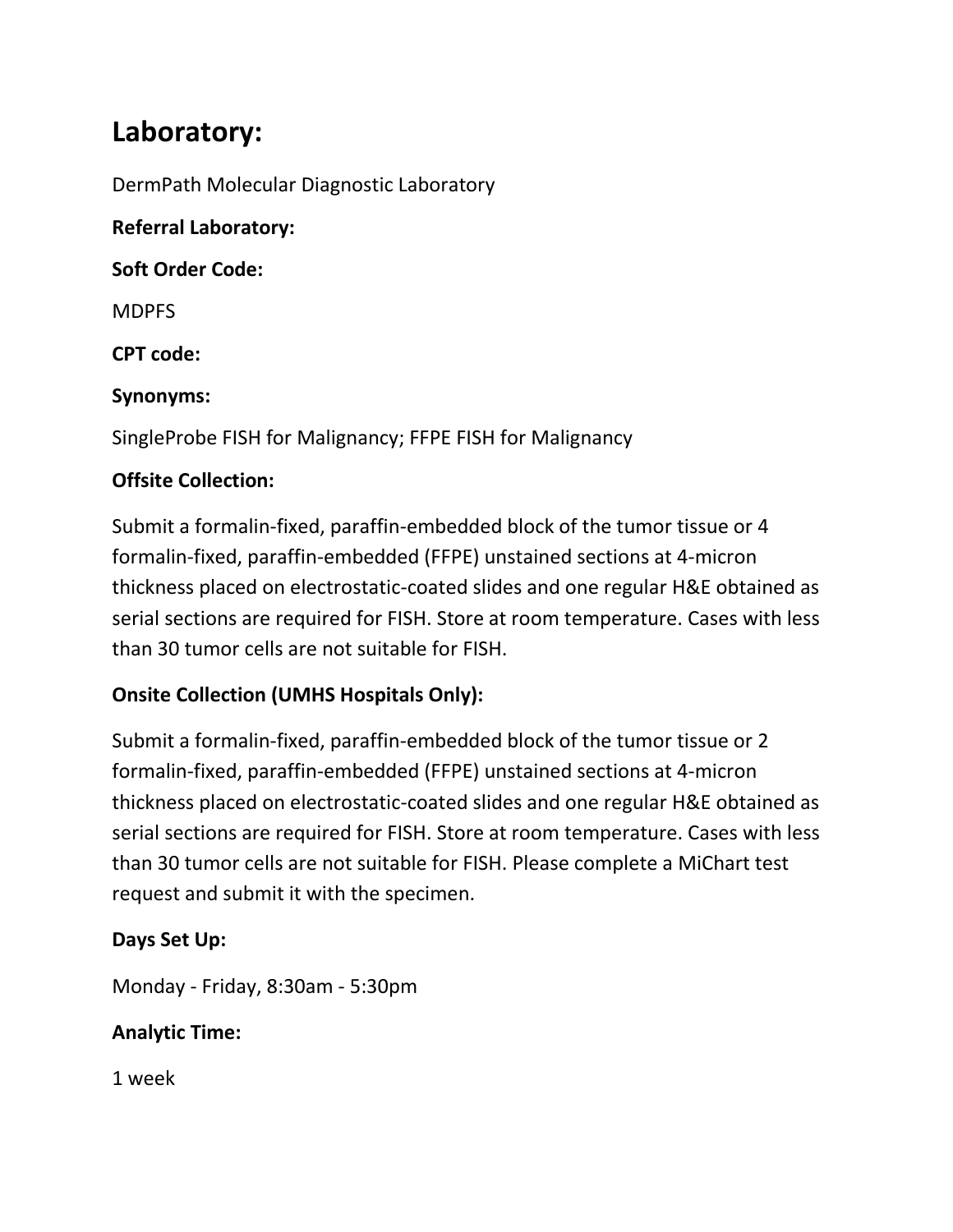### **Test Methodology:**

Fluorescence In Situ Hybridization (FISH)

#### **Reference Range:**

\*Reference ranges may change over time. Please refer to the original patient report when evaluating results.

Interpretive report provided.

### **Test Usage:**

This test is used to aid in the diagnosis of difficult solid tumor lesions via fluorescence in situ hybridization (FISH) in formalin-fixed, paraffin-embedded tissue specimens. Three singleprobe FISH panels are available in DermPath Mol Diag Lab. Panel 1 include probes 9q21 (CDKN2A) and CEP9; panel 2 include 8q24 (MYC); panel 3 include 3p21 (BAP1) and CEP3. A minimum of 30 cells with visible signals are evaluated for the following parameters: percentage of cells with more than 2 signals per nucleus for 8q24, percentage of cells with fewer signals for 3p21 than for CEP3, percentage of cells with homozygous loss of 3p21, percentage of cells with monosomy loss of 3p21, and percentage of cells with homozygous deletions of 9p21. Nuclei considered tetraploid are excluded from the numerator, but included in the denominator. Homozygous loss of 9p21 or 3p21 are defined by absence of 9p21 or 3p21 and the presence of at least 1 signal for CEP9 or CEP3. A positive result is defined as exceeding the cut-off criteria of the probes.

### **Test Limitations:**

This test detects copy number aberrations on specific chromosomal targets (3p21, 9p21, and 8q24) documented to have high correlation with malignant lesions, however it will not identify the aberrations in other non-targeted chromosomal segments.

### **Additional Information:**